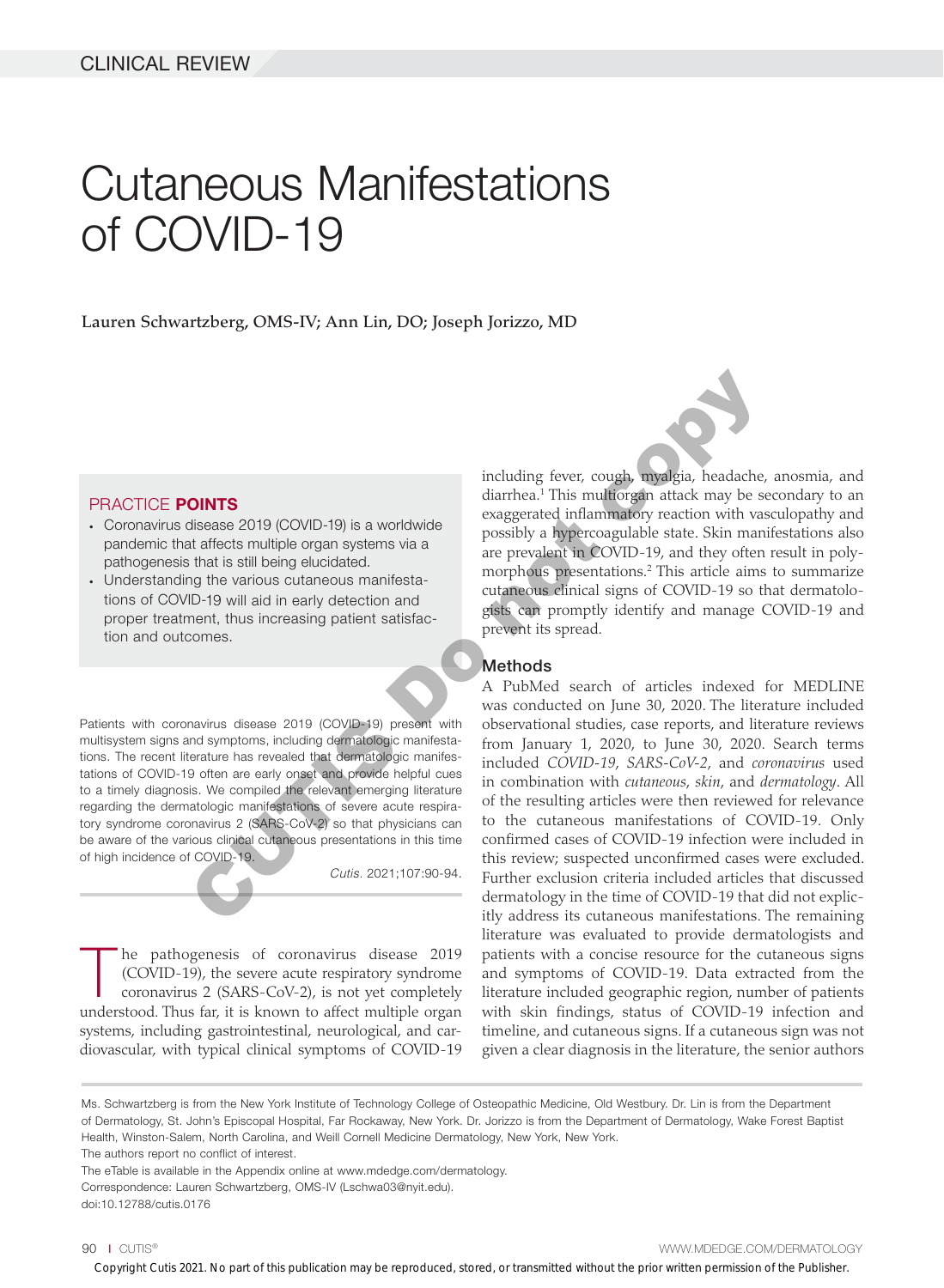(A.L. and J.J.) assigned it to its most similar classification to aid in ease of understanding and clarity for the readers.

#### **Results**

A search of the key terms resulted in 75 articles published in the specified date range. After excluding overtly irrelevant articles and dermatologic conditions in the time of COVID-19 without confirmed SARS-CoV-2 infection, 25 articles ultimately met inclusion criteria. Relevant references from the articles also were explored for cutaneous dermatologic manifestations of COVID-19. Cutaneous manifestations that were repeatedly reported included chilblainlike lesions; acrocyanosis; urticaria; pityriasis rosea–like cutaneous eruption; erythema multiforme– like, vesiculopapular, and morbilliform eruptions; petechiae; livedo reticularis; and purpuric livedo reticularis (dermatologists may label this stellate purpura). Fewer but nonetheless notable cases of androgenic alopecia, periorbital dyschromia, and herpes zoster exacerbations also were documented. The Table summarizes the reported integumentary findings. The eTable groups the common findings and describes patient age, time to onset of cutaneous sign, and any prognostic significance as seen in the literature.

*Chilblainlike Lesions and Acrocyanosis*—Chilblainlike lesions are edematous eruptions of the fingers and toes. They usually do not scar and are described as erythematous to violaceous papules and macules with possible bullae on the digits. Skin biopsies demonstrate a histopathologic pattern of vacuolar interface dermatitis with necrotic keratinocytes and a thickened basement membrane. Lymphocytic infiltrate presents in a perieccrine distribution, occasionally with plasma cells. The dermatopathologic findings mimic those of chilblain lupus but lack dermal edema.<sup>3</sup>

These eruptions have been reported in cases of COVID-19 that more frequently affect children and young adults. They usually resolve over the course of viral infection, averaging within 14 days. Chilblainlike eruptions often are associated with pruritus or pain. They commonly are asymmetrical and appear more often on the toes than the fingers.4 In cases of COVID-19 that lack systemic symptoms, chilblainlike lesions have been seen on the dorsal fingers as the first presenting sign of infection.5

| osea-like cutaneous eruption; erythema multiforme-<br>ike, vesiculopapular, and morbilliform eruptions; pete-<br>chiae; livedo reticularis; and purpuric livedo reticularis<br>dermatologists may label this stellate purpura). Fewer<br>but nonetheless notable cases of androgenic alopecia,<br>beriorbital dyschromia, and herpes zoster exacerba-<br>ions also were documented. The Table summarizes the<br>eported integumentary findings. The eTable groups the<br>common findings and describes patient age, time to onset<br>of cutaneous sign, and any prognostic significance as seen<br>n the literature. |                                                                                                                           | They usually resolve over the course of viral infection<br>averaging within 14 days. Chilblainlike eruptions ofter<br>are associated with pruritus or pain. They commonly are<br>asymmetrical and appear more often on the toes than the<br>fingers. <sup>4</sup> In cases of COVID-19 that lack systemic symp<br>toms, chilblainlike lesions have been seen on the dorsa<br>fingers as the first presenting sign of infection. <sup>5</sup><br>Acral erythema and chilblainlike lesions frequently<br>have been associated with milder infection. Anothe<br>positive prognostic indicator is the manifestation of these<br>signs in younger individuals. <sup>3</sup> |  |
|----------------------------------------------------------------------------------------------------------------------------------------------------------------------------------------------------------------------------------------------------------------------------------------------------------------------------------------------------------------------------------------------------------------------------------------------------------------------------------------------------------------------------------------------------------------------------------------------------------------------|---------------------------------------------------------------------------------------------------------------------------|------------------------------------------------------------------------------------------------------------------------------------------------------------------------------------------------------------------------------------------------------------------------------------------------------------------------------------------------------------------------------------------------------------------------------------------------------------------------------------------------------------------------------------------------------------------------------------------------------------------------------------------------------------------------|--|
| <b>Integumentary Manifestations of Coronavirus Disease 2019</b><br>Integumentary manifestations                                                                                                                                                                                                                                                                                                                                                                                                                                                                                                                      | Description                                                                                                               |                                                                                                                                                                                                                                                                                                                                                                                                                                                                                                                                                                                                                                                                        |  |
| Chilblainlike lesions                                                                                                                                                                                                                                                                                                                                                                                                                                                                                                                                                                                                | Erythematous to violaceous papules and macules with or without blistering on the<br>acral areas                           |                                                                                                                                                                                                                                                                                                                                                                                                                                                                                                                                                                                                                                                                        |  |
| Acrocyanosis                                                                                                                                                                                                                                                                                                                                                                                                                                                                                                                                                                                                         | Bluish discoloration of the hands or feet                                                                                 |                                                                                                                                                                                                                                                                                                                                                                                                                                                                                                                                                                                                                                                                        |  |
| Urticaria                                                                                                                                                                                                                                                                                                                                                                                                                                                                                                                                                                                                            | Blanching erythematous papules and plaques                                                                                |                                                                                                                                                                                                                                                                                                                                                                                                                                                                                                                                                                                                                                                                        |  |
| Pityriasis rosea-like cutaneous eruption                                                                                                                                                                                                                                                                                                                                                                                                                                                                                                                                                                             | Scaly red patches in a tree distribution and a herald patch (a larger oval patch)                                         |                                                                                                                                                                                                                                                                                                                                                                                                                                                                                                                                                                                                                                                                        |  |
| Morbilliform eruption                                                                                                                                                                                                                                                                                                                                                                                                                                                                                                                                                                                                | Rose-colored macules and papules                                                                                          |                                                                                                                                                                                                                                                                                                                                                                                                                                                                                                                                                                                                                                                                        |  |
| Vesiculopapular eruption                                                                                                                                                                                                                                                                                                                                                                                                                                                                                                                                                                                             | Well-demarcated vesicles, bullae, and erythematous papules                                                                |                                                                                                                                                                                                                                                                                                                                                                                                                                                                                                                                                                                                                                                                        |  |
| Petechiae                                                                                                                                                                                                                                                                                                                                                                                                                                                                                                                                                                                                            | Red to violaceous, nonblanching, pinpoint hemorrhages                                                                     |                                                                                                                                                                                                                                                                                                                                                                                                                                                                                                                                                                                                                                                                        |  |
| Livedo reticularis                                                                                                                                                                                                                                                                                                                                                                                                                                                                                                                                                                                                   | Blanching, purplish, reticulated vascular pattern                                                                         |                                                                                                                                                                                                                                                                                                                                                                                                                                                                                                                                                                                                                                                                        |  |
| Stellate purpura                                                                                                                                                                                                                                                                                                                                                                                                                                                                                                                                                                                                     | Nonblanching, reticulated, necrosing vascular pattern                                                                     |                                                                                                                                                                                                                                                                                                                                                                                                                                                                                                                                                                                                                                                                        |  |
| Erythema multiforme-like eruption                                                                                                                                                                                                                                                                                                                                                                                                                                                                                                                                                                                    |                                                                                                                           | Erythematous targetoid lesions, mainly on the distal extremities                                                                                                                                                                                                                                                                                                                                                                                                                                                                                                                                                                                                       |  |
| Androgenic alopecia                                                                                                                                                                                                                                                                                                                                                                                                                                                                                                                                                                                                  | Hair loss around the temples, hairline, and vertex scalp                                                                  |                                                                                                                                                                                                                                                                                                                                                                                                                                                                                                                                                                                                                                                                        |  |
| Mottled skin                                                                                                                                                                                                                                                                                                                                                                                                                                                                                                                                                                                                         | Blotchy, erythematous to violaceous, irregular streaks and patches of the skin, more<br>commonly on the lower extremities |                                                                                                                                                                                                                                                                                                                                                                                                                                                                                                                                                                                                                                                                        |  |
| Periorbital dyschromia                                                                                                                                                                                                                                                                                                                                                                                                                                                                                                                                                                                               |                                                                                                                           | Hyperpigmentation and distortion of skin color surrounding the orbit                                                                                                                                                                                                                                                                                                                                                                                                                                                                                                                                                                                                   |  |
| Herpes zoster                                                                                                                                                                                                                                                                                                                                                                                                                                                                                                                                                                                                        | Erythematous grouped vesicles with hemorrhagic crust in a dermatomal distribution                                         |                                                                                                                                                                                                                                                                                                                                                                                                                                                                                                                                                                                                                                                                        |  |
|                                                                                                                                                                                                                                                                                                                                                                                                                                                                                                                                                                                                                      |                                                                                                                           |                                                                                                                                                                                                                                                                                                                                                                                                                                                                                                                                                                                                                                                                        |  |

## Integumentary Manifestations of Coronavirus Disease 2019

WWW.MDEDGE.COM/DERMATOLOGY **VOL. 107 NO. 2 | FEBRUARY 2021 91** 

Copyright Cutis 2021. No part of this publication may be reproduced, stored, or transmitted without the prior written permission of the Publisher.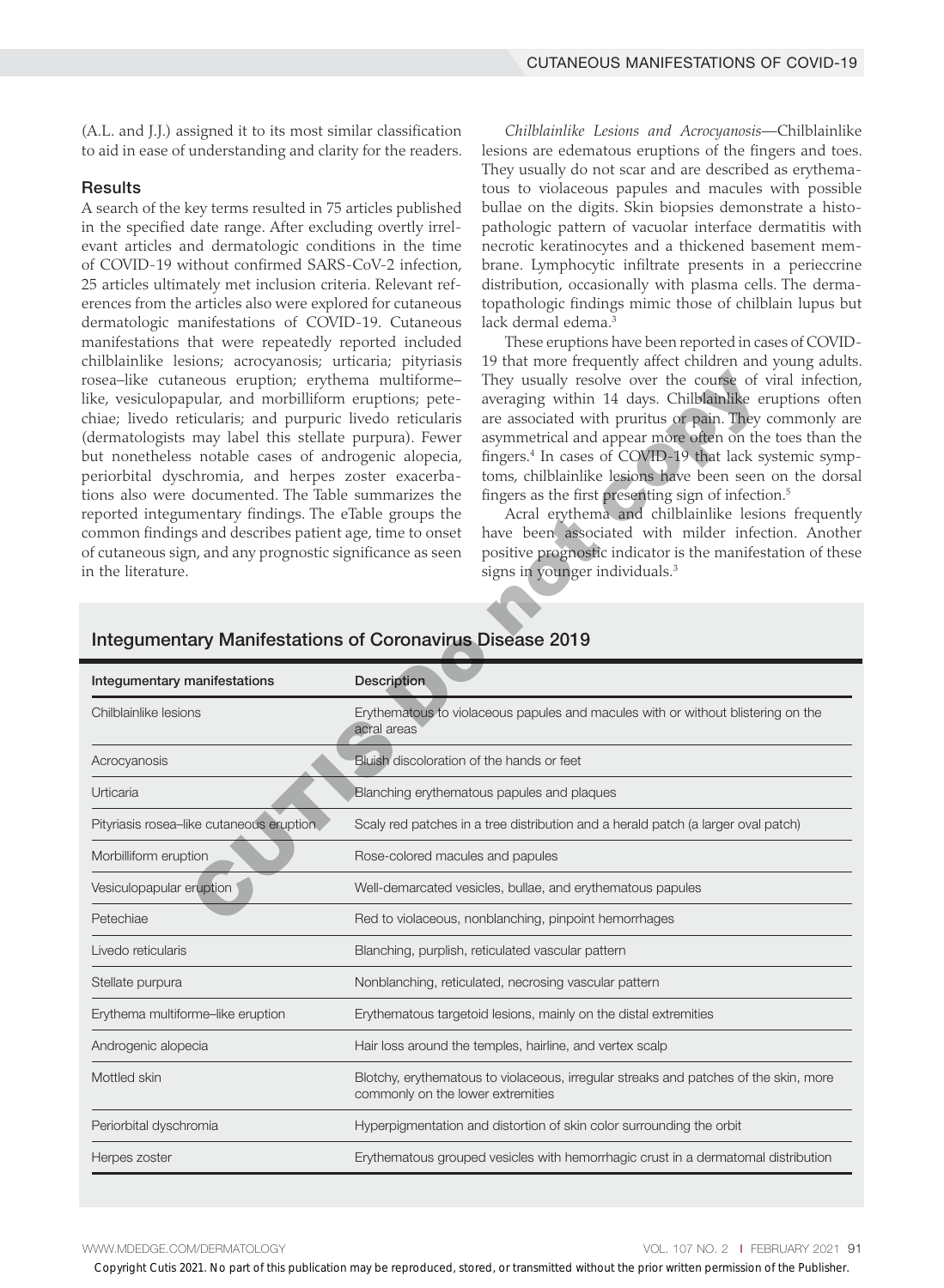*Morbilliform Exanthem*—The morbilliform exanthem associated with COVID-19 also typically presents in patients with milder disease. It often affects the buttocks, lower abdomen, and thighs, but spares the palms, soles, and mucosae.4 This skin sign, which may start out as a generalized morbilliform exanthem, has been seen to morph into macular hemorrhagic purpura on the legs. These cutaneous lesions typically spontaneously resolve.<sup>8</sup>

In a case report by Najarian,<sup>6</sup> a morbilliform exanthem was seen on the legs, arms, and trunk of a patient who was otherwise asymptomatic but tested positive for COVID-19. The morbilliform exanthem then became confluent on the trunk. Notably, the patient reported pain of the hands and feet.<sup>6</sup>

Another case report described a patient with edematous annular plaques on the palms, neck, and upper extremities who presented solely with fever.<sup>7</sup> The biopsy specimen was nonspecific but indicated a viral exanthem. Histopathology showed perivascular lymphocytic infiltrate, dermal edema and vacuoles, spongiosis, dyskeratotic basilar keratinocytes, and few neutrophils without eosinophils.<sup>7</sup>

*Eczematous Eruption*—A confluent eczematous eruption in the flexural areas, the antecubital fossae, and axillary folds has been found in COVID-19 patients.<sup>21,22</sup> An elderly patient with severe COVID-19 developed a squamous erythematous periumbilical patch 1 day after hospital admission. The cutaneous eruption rapidly progressed to digitate scaly plaques on the trunk, thighs, and flank. A biopsy specimen showed epidermal spongiosis, vesicles containing lymphocytes, and Langerhans cells. The upper dermis demonstrated a lymphohistiocytic infiltrate.23

*Pityriasis Rosea–Like Eruption*—In Iran, a COVID-19– infected patient developed an erythematous papulosquamous eruption with a herald patch and trailing scales 3 days after viral symptoms, resembling that of pityriasis rosea.24 Nests of Langerhans cells within the epidermis are seen in many viral exanthems, including cases of COVID-19 and pityriasis rosea.<sup>25</sup>

*Urticaria*—According to a number of case reports, urticarial lesions have been the first presenting sign of COVID-19 infection, most resolving with antihistamines.<sup>10,11</sup> Some patients with more severe symptoms have had widespread urticaria. An urticarial exanthem appearing on the bilateral thighs and buttocks may be the initial sign of infection.<sup>12,15</sup> Pruritic erythematous plaques over the face and acral areas is another initial sign. Interestingly, pediatric patients have reported nonpruritic urticaria.9

Urticaria also has been seen as a late dermatologic sign of viral infection. After battling relentless viral infection for 1 month, a pruritic, confluent, ill-defined eruption appeared along a patient's trunk, back, and proximal extremities. Histopathologic examination concluded a perivascular lymphocytic infiltrate and dilated vessels in the dermis. The urticaria resolved a week later, and the patient's nasopharyngeal swab finally came back negative.<sup>13</sup>

*Vesiculopapular Eruption*—Vesicles mimicking those of chickenpox have been reported. A study of 375 confirmed cases of COVID-19 by Galván Casas et al<sup>12</sup> showed a 9% incidence of this vesicular eruption. A study by Sachdeva et al<sup>8</sup> revealed vesicular eruptions in 25 of 72 patients. Pruritic papules and vesicles may resemble Grover disease. This cutaneous sign may be seen in the submammary folds, on the hips, or diffusely over the body.

*Erythema Multiforme–Like Eruption*—Targetoid lesions similar to those of erythema multiforme erupted in 2 of 27 patients with mild COVID-19 infection in a review by Wollina et al.<sup>4</sup> In a study of 4 patients with erythema multiforme–like eruptions after COVID-19 symptoms resolved, 3 had palatal petechiae. Two of 4 patients had pseudovesicles in the center of the erythematous targetoid patches.26 Targetoid lesions on the extremities have been reported in pediatric patients with COVID-19 infections. These patients often present without any typical viral symptoms but rather just a febrile exanthem or exanthem alone. Thus, to minimize spread of the virus, it is vital to recognize COVID-19 infection early in patients with a viral exanthem during the time of high COVID-19 incidence.4 resolved, 3 had palatal petechiae. Two of report described a patient with edema-perotol<br>vesicles in the center of the crystomal space parameted solely with fever. The biopsy have bey reserved a palatic patient of the crys

*Livedo Reticularis*—In the United States, a case series reported 2 patients with transient livedo reticularis throughout the course of COVID-19 infection. The cutaneous eruption resembled erythema ab igne, but there was no history of exposure to heat.<sup>16</sup>

*Stellate Purpura*—In severe COVID-19 infection, a reticulated nonblanching purpura on the buttocks has been reported to demonstrate pauci-inflammatory vascular thrombosis, complement membrane attack complex deposition, and endothelial injury on dermatopathology. Stellate purpura on palmoplantar surfaces also has shown arterial thrombosis in the deep dermis due to complement deposition.<sup>17</sup>

*Petechiae and Purpura*—A morbilliform exanthem may develop into significant petechiae in the popliteal fossae, buttocks, and thighs. A punch biopsy specimen demonstrates a perivascular lymphocytic infiltrate with erythrocyte extravasation and papillary dermal edema with dyskeratotic cells.18 Purpura of the lower extremities may develop, with histopathology showing fibrinoid necrosis of small vessel walls, neutrophilic infiltrate with karyorrhexis, and granular complement deposition.19

In Thailand, a patient was misdiagnosed with dengue after presenting with petechiae and low platelet count.<sup>20</sup> Further progression of the viral illness resulted in respiratory symptoms. Subsequently, the patient tested positive for COVID-19. This case demonstrates that cutaneous signs of many sorts may be the first presenting signs of COVID-19, even prior to febrile symptoms.20

*Androgenic Alopecia*—Studies have shown that androgens are related in the pathogenesis of COVID-19. Coronavirus disease 2019 uses a cellular co-receptor, TMPRSS2, which is androgen regulated.<sup>27</sup> In a study of 41 males with COVID-19, 29 had androgenic alopecia.

Copyright Cutis 2021. No part of this publication may be reproduced, stored, or transmitted without the prior written permission of the Publisher.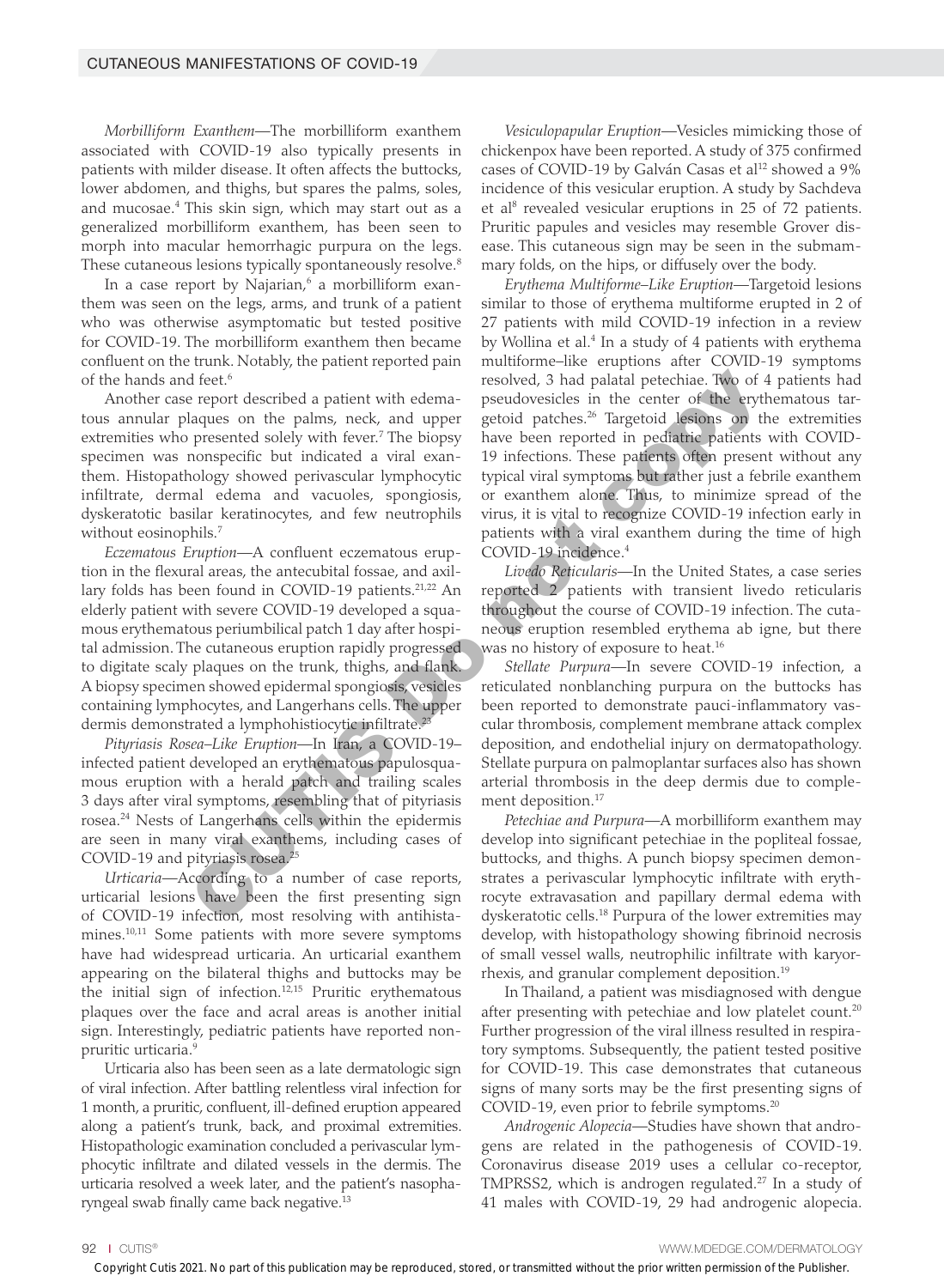However, this is only a correlation, and causation cannot be concluded here. It cannot be determined from this study whether androgenic alopecia is a risk factor, result of COVID-19, or confounder.<sup>28</sup>

*Exaggerated Herpes Zoster*—Shors<sup>29</sup> reported a herpes zoster eruption in a patient who had symptoms of COVID-19 for 1 week. Further testing confirmed COVID-19 infection, and despite prompt treatment with valacyclovir, the eruption was slow to resolve. The patient then experienced severe postherpetic neuralgia for more than 4 weeks, even with treatment with gabapentin and lidocaine. It is hypothesized that because of the major inflammatory response caused by COVID-19, an exaggerated inflammation occurred in the dorsal root ganglion, resulting in relentless herpes zoster infection.29

*Mottled Skin*—Born at term, a 15-day-old neonate presented with sepsis and mottling of the skin. The patient did not have any typical COVID-19 symptoms, such as diarrhea or cough, but tested positive for COVID-19.30

Periorbital Dyschromia—Kalner and Vergilis<sup>31</sup> reported 2 cases of periorbital dyschromia prior to any other COVID-19 infection symptoms. The discoloration improved with resolution of ensuing viral symptoms.<sup>31</sup>

#### Comment

Many dermatologic signs of COVID-19 have been identified. Their individual frequency and association with viral severity will become more apparent as more cases are reported. So far during this pandemic, common dermatologic manifestations have been polymorphic in clinical presentation.

*Onset of Skin Manifestations*—The timeline of skin signs and COVID-19 symptoms varies from the first reported sign to weeks after symptom resolution. In the Region of Murcia, Spain, Pérez-Suárez et al<sup>14</sup> collected data on cutaneous signs of patients with COVID-19. Of the patients studied, 9 had tests confirming COVID-19 infection. Truncal urticaria, sacral ulcers, acrocyanosis, and erythema multiforme were all reported in patients more than 2 weeks after symptom onset. One case of tinea infection also was reported 4 days after fever and respiratory symptoms began.<sup>14</sup>

*Presentation*—Coronavirus disease 2019 has affected the skin of both the central thorax and peripheral locations. In a study of 72 patients with cutaneous signs of COVID-19 by Sachdeva et al,<sup>8</sup> a truncal distribution was most common, but 14 patients reported acral site involvement. Sachdeva et al<sup>8</sup> reported urticarial reactions in 7 of 72 patients with cutaneous signs. A painful acral cyanosis was seen in 11 of 72 patients. Livedo reticularis presented in 2 patients, and only 1 patient had petechiae. Cutaneous signs were the first indicators of viral infection in 9 of 72 patients; 52 patients presented with respiratory symptoms first. All of the reported cutaneous signs spontaneously resolved within 10 days. $8$ 

Recalcati<sup>32</sup> reviewed 88 patients with COVID-19, and 18 had cutaneous signs at initial onset of viral infection or during hospitalization. The most common integumentary sign reported in this study was erythema, followed by diffuse urticaria, and then a vesicular eruption resembling varicella infection.<sup>32</sup>

Some less common phenomena have been identified in patients with COVID-19, including androgenic alopecia, exaggerated herpes zoster and postherpetic neuralgia, mottled skin, and periorbital dyschromia. Being aware of these complications may help in early treatment, diagnosis, and even prevention of viral spread.

*Pathogenesis of Skin Manifestations*—Few breakthroughs have been made in understanding the pathogenesis of skin manifestations of SARS-CoV-2. Acral ischemia may be a manifestation of COVID-19's association with hypercoagulation. Increasing fibrinogen and prothrombin times lead to disseminated intravascular coagulation and microthrombi. These tiny blood clots then lodge in blood vessels and cause acral cyanosis and subsequent gangrene.<sup>2</sup> The proposed mechanism behind this clinical manifestation in younger populations is the hypercoagulable state that COVID-19 creates. Conversely, acral erythema and chilblainlike lesions in older patients are thought to be from acral ischemia as a response to insufficient type 1 interferons. This pathophysiologic mechanism is indicative of a worse prognosis due to the large role that type 1 interferons play in antiviral responses. Coronavirus disease 2019 similarly triggers type 1 interferons; thus, their efficacy positively correlates with good disease prognosis.<sup>3</sup> on occurred in the dorsal root ganglion, throughs have been made in understanding<br>
influences herence zoster infection.<sup>39</sup> generals of skin manifestation of SARS model is<br>the main festation of SARS model is the skin may

Similarly, the pathogenesis for livedo reticularis in patients with COVID-19 can only be hypothesized. Infected patients are in a hypercoagulable state, and in these cases, it was uncertain whether this was due to a disseminated intravascular coagulation, cold agglutinins, cryofibrinogens, or lupus anticoagulant.16

Nonetheless, it can be difficult to separate the primary event between vasculopathy or vasculitis in larger vessel pathology specimens. Some of the studies' pathology reports discuss a granulocytic infiltrate and red blood cell extravasation, which represent small vessel vasculitis. However, the gangrene and necrosing livedo represent vasculopathy events. A final conclusion about the pathogenesis cannot be made without further clinical and histopathologic evaluation.

*Histopathology*—Biopsy specimens of reported morbilliform eruptions have demonstrated thrombosed vessels with evidence of necrosis and granulocytic infiltrate.<sup>25</sup> Another biopsy specimen of a widespread erythematous exanthem demonstrated extravasated red blood cells and vessel wall damage similar to thrombophilic arteritis. Other reports of histopathology showed necrotic keratinocytes and lymphocytic satellitosis at the dermoepidermal junction, resembling Grover disease. These cases demonstrating necrosis suggest a strong cytokine reaction from the virus. $25$  A concern with these biopsy

WWW.MDEDGE.COM/DERMATOLOGY **VOL. 107 NO. 2 | FEBRUARY 2021 93** 

Copyright Cutis 2021. No part of this publication may be reproduced, stored, or transmitted without the prior written permission of the Publisher.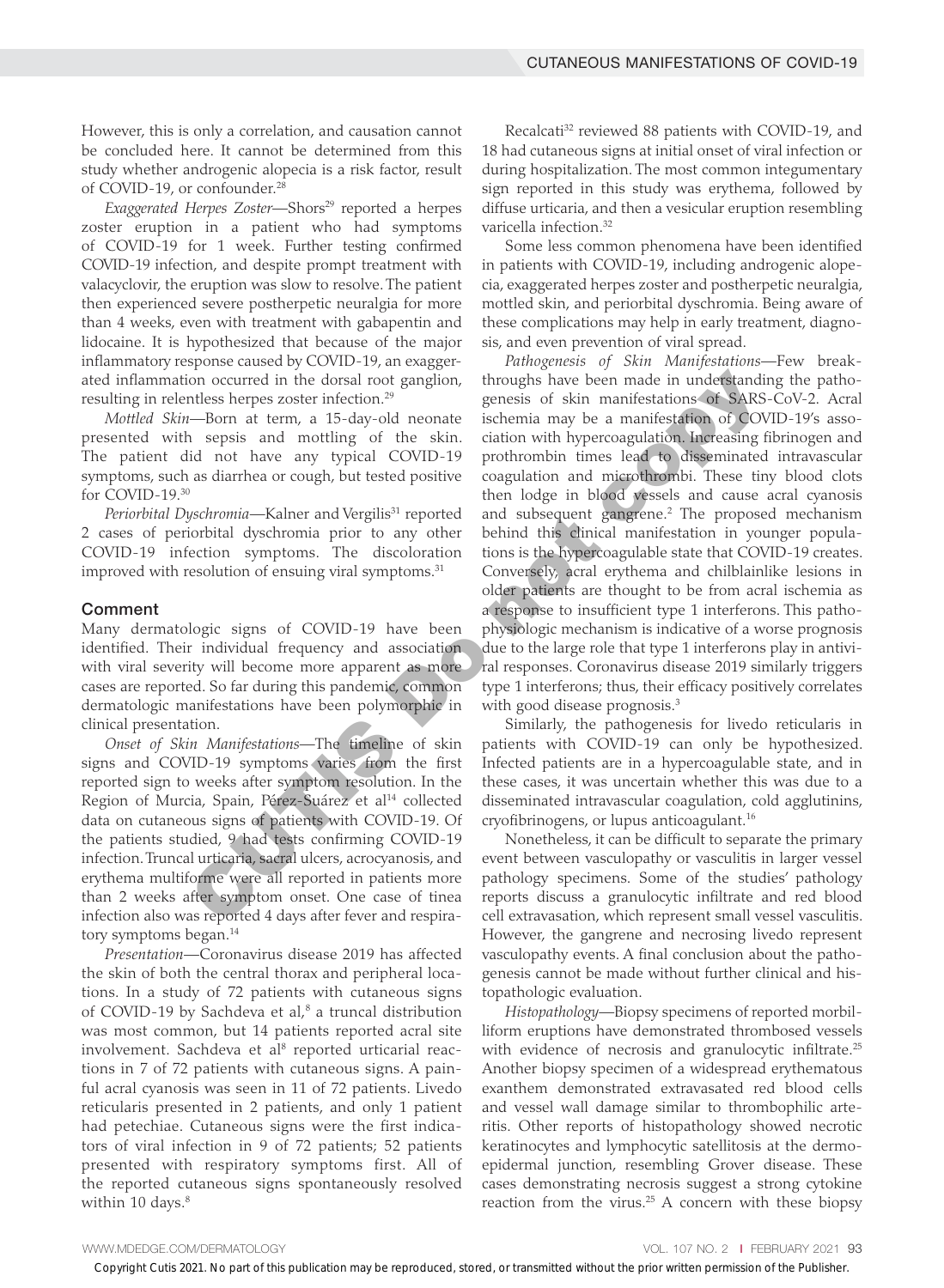findings is that morbilliform eruptions generally show dilated vessels with lymphocytes, and these biopsy findings are consistent with a cutaneous small vessel vasculitis. Additionally, histopathologic evaluation of purpuric eruptions has shown erythrocyte extravasation and granulocytic infiltrate indicative of a cutaneous small vessel vasculitis.

Although most reported cases of cutaneous signs of COVID-19 do not have histopathologic reports, Yao et al<sup>33</sup> conducted a dermatopathologic study that investigated the tissue in deceased patients who had COVID-19. This pathology showed hyaline thrombi within the small vessels of the skin, likely leading to the painful acral ischemia. Similarly, Yao et al<sup>33</sup> reported autopsies finding hyaline thrombi within the small vessels of the lungs. More research should be done to explore this pathogenesis as part of prognostic factors and virulence.

#### Conclusion

Cutaneous signs may be the first reported symptom of COVID-19 infection, and dermatologists should be prepared to identify them. This review may be used as a guide for physicians to quickly identify potential infection as well as further understand the pathogenesis related to COVID-19. Future research is necessary to determine the dermatologic pathogenesis, infectivity, and prevalence of cutaneous manifestations of COVID-19. It also will be important to explore if vasculopathic lesions predict more severe multisystem disease. Irly, Yao et al<sup>33</sup> reported autopsies finding<br>
indection: a protect dive cases. Transl Res. 2002-201<br>
in vithin the small vessel of the lungs,<br>
18. Done composite factors and virulence.<br>
Nevelation for the small vessel o

#### **REFERENCES**

- 1. Huang C, Wang Y, Li X, et al. Clinical features of patients infected with 2019 novel coronavirus in Wuhan, China. *Lancet.* 2020;395:497-506.
- 2. Criado PR, Abdalla BMZ, de Assis IC, et al. Are the cutaneous manifestations during or due to SARS-CoV-2 infection/COVID-19 frequent or not? revision of possible pathophysiologic mechanisms. *Inflamm Res*. 2020;69:745-756.
- 3. Kolivras A, Dehavay F, Delplace D, et al. Coronavirus (COVID‐19) infection–induced chilblains: a case report with histopathological findings. *JAAD Case Rep*. 2020;6:489-492.
- 4. Wollina U, Karadağ AS, Rowland-Payne C, et al. Cutaneous signs in COVID-19 patients: a review [published online May 10, 2020]. *Dermatol Ther*. 2020;33:E13549.
- Alramthan A, Aldaraji W. Two cases of COVID-19 presenting with a clinical picture resembling chilblains: first report from the Middle East. *Clin Exp Dermatol.* 2020;45:746-748.
- 6. Najarian DJ. Morbilliform exanthem associated with COVID‐19. *JAAD Case Rep*. 2020;6:493-494.
- 7. Amatore F, Macagno N, Mailhe M, et al. SARS-CoV-2 infection presenting as a febrile rash. *J Eur Acad Dermatol Venereol*. 2020;34:E304-E306.
- 8. Sachdeva M, Gianotti R, Shah M, et al. Cutaneous manifestations of COVID-19: report of three cases and a review of literature. *J Dermatol Sci*. 2020;98:75-81.
- 9. Morey-Olivé M, Espiau M, Mercadal-Hally M, et al. Cutaneous manifestations in the current pandemic of coronavirus infection disease (COVID 2019). *An Pediatr (Engl Ed).* 2020;92:374-375.
- 10. van Damme C, Berlingin E, Saussez S, et al. Acute urticaria with pyrexia as the first manifestations of a COVID‐19 infection. *J Eur Acad Dermatol Venereol*. 2020;34:E300-E301.
- 11. Henry D, Ackerman M, Sancelme E, et al. Urticarial eruption in COVID‐19 infection. *J Eur Acad Dermatol Venereol*. 2020;34:E244-E245.
- 12. Galván Casas C, Català A, Carretero Hernández G, et al. Classification of the cutaneous manifestations of COVID-19: a rapid prospective

nationwide consensus study in Spain with 375 cases. *Br J Dermatol*. 2020;183:71-77.

- 13. Zengarini C, Orioni G, Cascavilla A, et al. Histological pattern in Covid-19-induced viral rash [published online May 2, 2020]*. J Eur Acad Dermatol Venereol*. doi:10.1111/jdv.16569.
- 14. Pérez-Suárez B, Martínez-Menchón T, Cutillas-Marco E. Skin findings in the COVID-19 pandemic in the Region of Murcia [published online June 12, 2020]. *Med Clin (Engl Ed)*. 2020;155:41-42.
- 15. Quintana-Castanedo L, Feito-Rodríguez M, Valero-López I, et al. Urticarial exanthem as early diagnostic clue for COVID-19 infection [published online April 29, 2020]. *JAAD Case Rep*. 2020;6:498-499.
- 16. Manalo IF, Smith MK, Cheeley J, et al. Reply to: "reply: a dermatologic manifestation of COVID-19: transient livedo reticularis" [published online May 7, 2020]. *J Am Acad Dermatol.* 2020;83:E157.
- 17. Magro C, Mulvey JJ, Berlin D, et al. Complement associated microvascular injury and thrombosis in the pathogenesis of severe COVID-19 infection: a report of five cases. *Transl Res.* 2020;220:1-13.
- 18. Diaz-Guimaraens B, Dominguez-Santas M, Suarez-Valle A, et al. Petechial skin rash associated with severe acute respiratory syndrome coronavirus 2 infection. *JAMA Dermatol*. 2020;156:820-822.
- 19. Dominguez-Santas M, Diaz-Guimaraens B, Garcia Abellas P, et al. Cutaneous small-vessel vasculitis associated with novel 2019 coronavirus SARS-CoV-2 infection (COVID-19) [published online July 2, 2020]. *J Eur Acad Dermatol Venereol*. 2020;34:E536-E537.
- 20. Joob B, Wiwanitkit V. COVID-19 can present with a rash and be mistaken for dengue [published online March 22, 2020]. *J Am Acad Dermatol*. 2020;82:E177.
- 21. Avellana Moreno R, Estella Villa LM, Avellana Moreno V, et al. Cutaneous manifestation of COVID‐19 in images: a case report [published online May 19, 2020]. *J Eur Acad Dermatol Venereol*. 2020;34:E307-E309.
- 22. Mahé A, Birckel E, Krieger S, et al. A distinctive skin rash associated with coronavirus disease 2019 [published online June 8, 2020]? *J Eur Acad Dermatol Venereol*. 2020;34:E246-E247.
- 23. Sanchez A, Sohier P, Benghanem S, et al. Digitate papulosquamous eruption associated with severe acute respiratory syndrome coronavirus 2 infection. *JAMA Dermatol*. 2020;156:819-820.
- 24. Ehsani AH, Nasimi M, Bigdelo Z. Pityriasis rosea as a cutaneous manifestation of COVID‐19 infection [published online May 2, 2020]. *J Eur Acad Dermatol Venereol*. doi:10.1111/jdv.16579.
- 25. Gianotti R, Veraldi S, Recalcati S, et al. Cutaneous clinicopathological findings in three COVID-19-positive patients observed in the metropolitan area of Milan, Italy. *Acta Derm Venereol*. 2020;100:adv00124.
- 26. Jimenez-Cauhe J, Ortega-Quijano D, Carretero-Barrio I, et al. Erythema multiforme-like eruption in patients with COVID-19 infection: clinical and histological findings [published online May 9, 2020]. *Clin Exp Dermatol*. doi:10.1111/ced.14281
- 27. Hoffmann M, Kleine‐Weber H, Schroeder S, et al. SARS‐CoV‐2 cell entry depends on ACE2 and TMPRSS2 and is blocked by a clinically proven protease inhibitor [published online March 5, 2020]. *Cell*. 2020;181:271‐280.e8.
- 28. Goren A, Vaño‐Galván S, Wambier CG, et al. A preliminary observation: male pattern hair loss among hospitalized COVID‐19 patients in Spain—a potential clue to the role of androgens in COVID‐19 severity [published online April 23, 2020]. *J Cosmet Dermatol*. 2020;19:1545-1547.
- 29. Shors AR. Herpes zoster and severe acute herpetic neuralgia as a complication of COVID-19 infection. *JAAD Case Rep*. 2020;6:656-657.
- 30. Kamali Aghdam M, Jafari N, Eftekhari K. Novel coronavirus in a 15‐day‐old neonate with clinical signs of sepsis, a case report. *Infect Dis (London)*. 2020;52:427‐429.
- 31. Kalner S, Vergilis IJ. Periorbital erythema as a presenting sign of covid-19 [published online May 11, 2020]. *JAAD Case Rep*. 2020;6:996-998.
- 32. Recalcati S. Cutaneous manifestations in COVID‐19: a first perspective. *J Eur Acad Dermatol Venereol*. 2020;34:E212-E213.
- Yao XH, Li TY, He ZC, et al. A pathological report of three COVID-19 cases by minimally invasive autopsies [in Chinese]. *Zhonghua Bing Li Xue Za Zhi*. 2020;49:411-417.